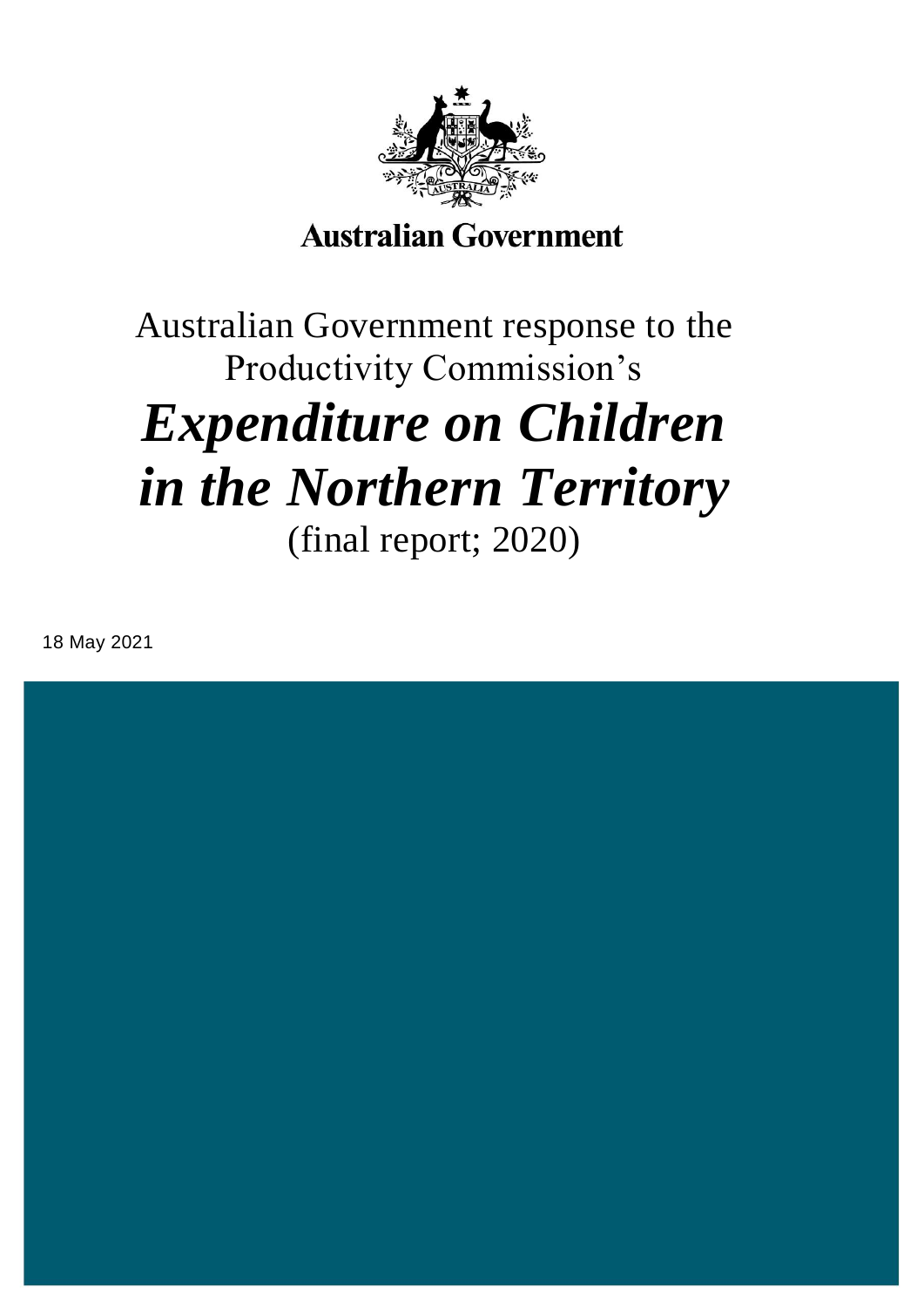#### **Copyright notice — 2021**



This document 'Australian Government response to the Productivity Commission's Expenditure on Children in the Northern Territory' is licensed under the **Creative Commons Attribution 4.0 International Licence** 

**Licence URL:** https://creativecommons.org/licenses/by/4.0/legalcode

**Please attribute:** © Commonwealth of Australia (Department of Social Services and National Indigenous Australians Agency) 2021

**Notice identifying other material or rights in this publication:** 

1. Australian Commonwealth Coat of Arms — not Licensed under Creative Commons, see https://www.itsanhonour.gov.au/coat-arms/index.cfm

2. Certain images and photographs (as marked) — not licensed under Creative Commons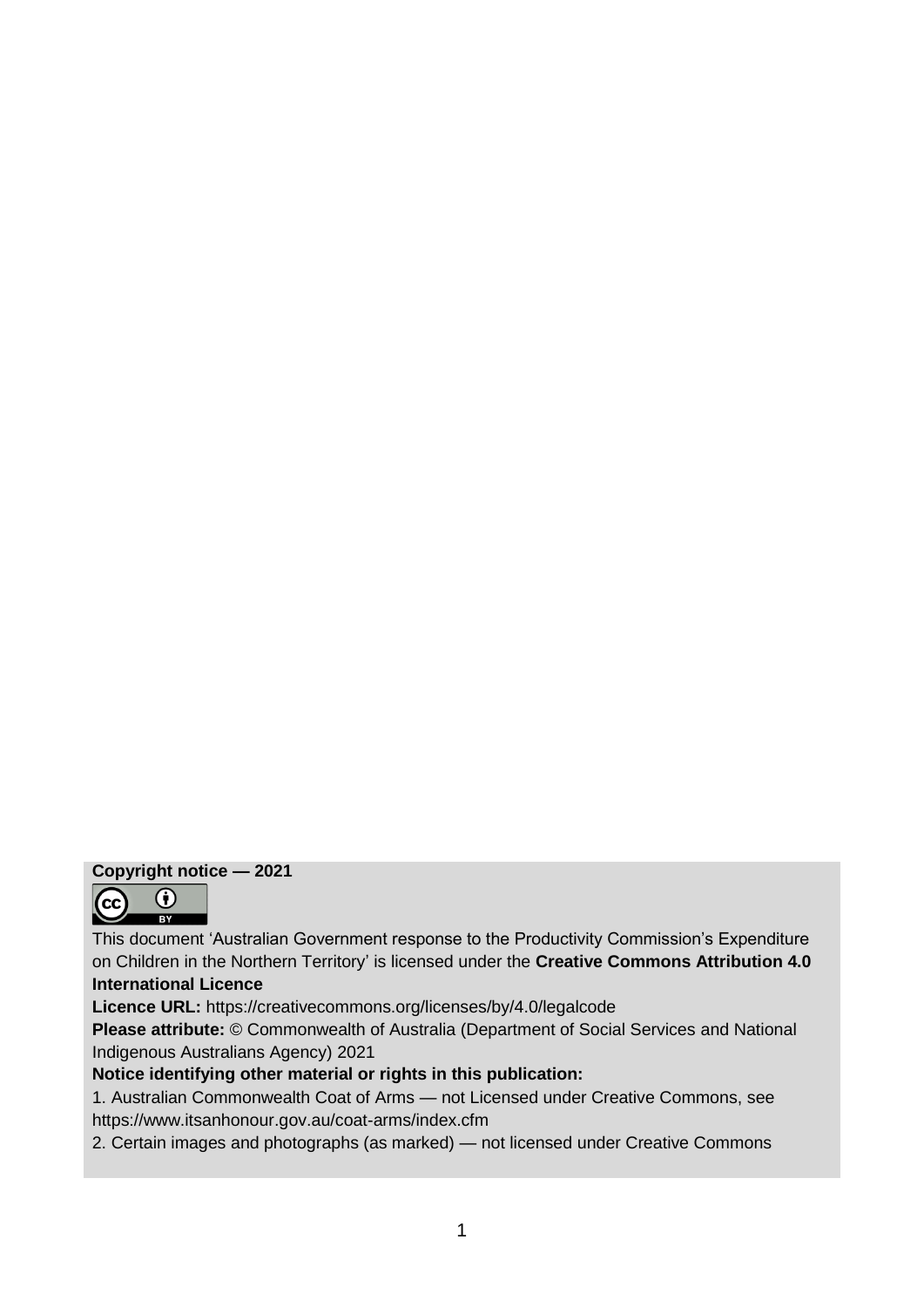## **Introduction**

- 1. The Australian Government welcomes the Productivity Commission's (PC's) final report, titled 'Expenditure on Children in the Northern Territory', and thanks the PC for conducting a thorough investigation into Australian and Northern Territory government funding and services for children and families in the Northern Territory.
- 2. The Australian Government commissioned the PC to conduct this research as part of our commitment to the recommendations of the *Royal Commission into the Protection and Detention of Children in the Northern Territory 2017* (Royal Commission). The PC commenced its study on 1 April 2019 and publicly released its final report on 8 April 2020.
- 3. Consistent with the Royal Commission's findings, the PC's final report outlines that the Australian and Northern Territory Governments make funding decisions in relative isolation, leading to fragmentation, inefficiencies in service delivery, and significant overlap in expenditure effort.
- 4. The Australian Government recognises that many families in the Northern Territory face significant adversity, with children in the Northern Territory being more likely than Australian children overall to come into contact with the child protection system and experience high levels of socioeconomic disadvantage.<sup>1</sup> The report also highlights that children and families in the Northern Territory, and the services that support them, face various challenges which can contribute to and exacerbate poor outcomes.
- 5. The report acknowledges the significant contribution that the Australian Government makes to services aimed at preventing harm to children and young people in the Northern Territory  $(\$225$  million in 2018-19<sup>2</sup>), and notes a number of positive reforms are already being implemented as well as pockets of good practice across governments.
- 6. The Australian and Northern Territory Governments have been working together to deliver on our agreed Royal Commission recommendations. The PC's final report – with 11 recommendations across four reform areas – will assist both governments as we continue to collaborate on progressing important reforms for Northern Territory children and families.

## **Government Position**

1

- 7. The Australian Government supports in-principle the PC's final report, including the areas of reform outlined. However, while holding significant merit, the PC's suggested reforms also introduce additional operational and strategic complexity. As a result, detailed consideration of each recommendation, including risks, timing, policy alignment, capacity building and resourcing requirements by each agency will be essential for steady, realistic and informed planning and implementation.
- 8. Through our ongoing engagement with the Northern Territory Children and Families Tripartite Forum (Tripartite Forum), the Australian and Northern Territory Governments have established vital groundwork in order to progress a number of recommendations outlined in the PC's final report.

<sup>1</sup> Productivity Commission 2020, *Expenditure on Children in the Northern Territory*, Study Report, Canberra.

<sup>&</sup>lt;sup>2</sup> This figure does not include National Partnership funding such as Northern Territory Remote Aboriginal Investment (NTRAI) or universal services funding.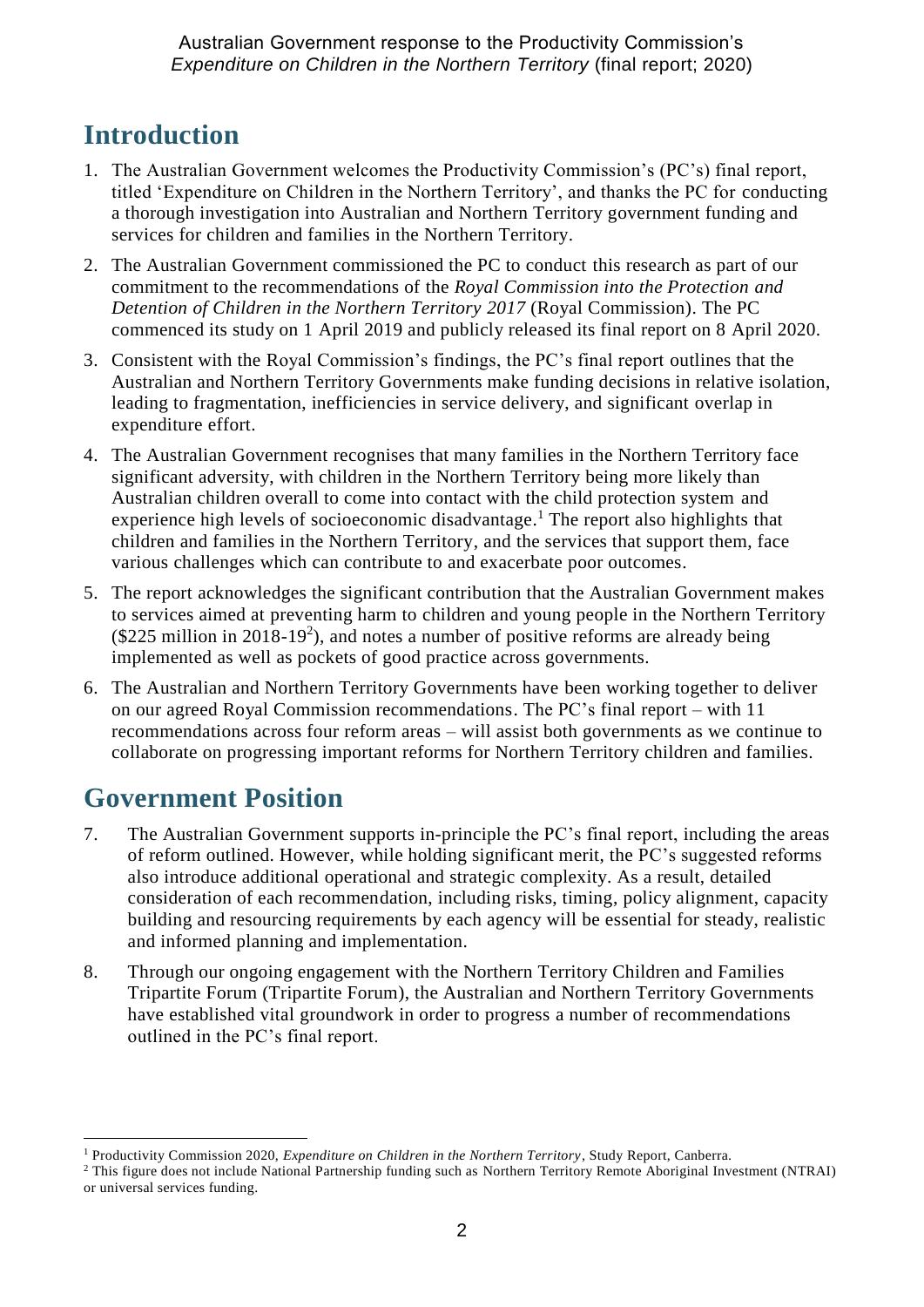- 9. This groundwork includes planning for a joint or 'coordinated' funding framework between the Australian and Northern Territory Governments, which was a key recommendation from the Royal Commission. The intent of this framework is to set out an agreed approach to plan, fund and deliver services for families and children in the Northern Territory in a more collaborative way, to achieve shared child safety and wellbeing outcomes.
- 10. Once developed and agreed by Government, the funding framework will likely form a crucial component of the proposed 10-year Generational Strategy for Children and Families in the Northern Territory (Generational Strategy). The Generational Strategy was also a recommendation of the Royal Commission, and aims to create a strategic framework to govern services based on local/core service delivery models to improve the lives of families and children in the Northern Territory.
- 11. Ongoing consultation with government agencies, service providers, peak bodies, and other relevant stakeholders, including families, will be crucial to ensuring the Generational Strategy and funding framework address the needs, priorities and service preferences of each community and region. Sufficient time is needed to give due respect to this process.
- 12. We are operating under unusual circumstances. Responding to the COVID-19 pandemic has demonstrated good practice which can be built on. It has also produced unprecedented challenges, adding to the complexity of reform.
- 13. Nevertheless, the Australian Government is committed to working with the Northern Territory Government to coordinate funding, engage and work with communities, improve the way we capture and share data, and strengthen institutions in the Northern Territory to deliver better safety and wellbeing outcomes for children and families.
- 14. The National Agreement on Closing the Gap (enacted 27 July 2020) is a formalised mechanism to support a coordinated effort across the Commonwealth with the Northern Territory – as with all states and territories, local government and the Coalition of Aboriginal and Torres Strait Islander Peak Organisations. It is the first framework designed to overcome inequality and achieve equal life outcomes, developed in formal partnership between governments and Aboriginal and Torres Strait Islander people themselves. Alignment of the PC's 'Reform Areas' with Closing the Gap's 'Priority Reforms' is essential to furthering the aims of both.

#### Reform Area 1: Coordinated funding underpinned by regional plans<sup>3</sup>

- 15. The PC found that children and family services are fragmented across places and providers, and collectively fail to meet the expressed needs and priorities of communities, children and families. The PC recommended governments establish a formal coordination process in which they agree on what types and combination of services they will each fund in which locations, informed by regional plans developed with communities. These arrangements aim to reduce duplication of effort, promote cohesion, deliver an equitable distribution of government funds and better meet the needs of families and children.
- 16. The Australian Government agrees that regional plans are valuable and will explore trialling an integrated approach for regional planning which complements existing efforts. Implementing such an approach requires consideration of varying levels of community readiness, the capacity of locally based organisations, and implications for current operating arrangements for regional staff.

<sup>1</sup> <sup>3</sup> PC's Reform Area 1 aligns with Closing the Gap's Priority Reforms 1 and 3 – '*Formal partnerships and shared decisionmaking*' and '*Shared access to data and information at regional level*'.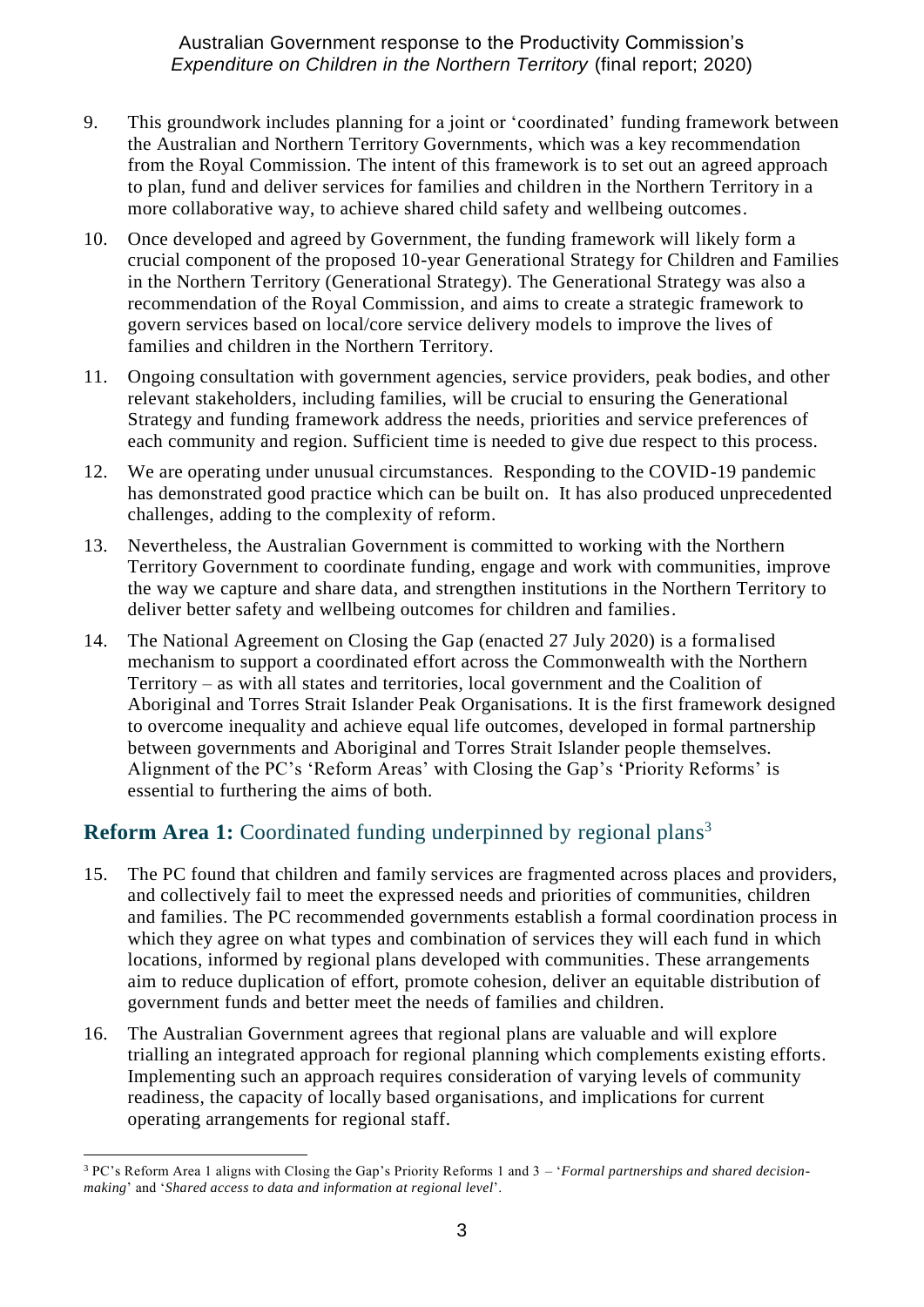- 17. The Australian Government will continue to build upon our experience facilitating community planning through various place-based initiatives. This includes working in partnership with the Northern Territory Government to implement their Local Decision-Making policy, such as through the Barkly Regional Deal, Multi-Agency Partnership Agreements, and Empowered Communities. We are also delivering on locally designed plans of action to stimulate place based and collective impact practice through initiatives such as *Stronger Places, Stronger People* and *Stronger Communities for Children*.
- 18. Since the Royal Commission, three new mechanisms have been established to better coordinate efforts across and between governments and agencies. These are the Tripartite Forum, Commonwealth Interdepartmental Committee on the Royal Commission, and the Northern Territory Children and Families Coordination Group.
- 19. The Australian Government is working with the Northern Territory Government in consultation with the Tripartite Forum on a joint funding framework, which will set out a formal coordination process for funding for agreed relevant services.
- 20. The PC identified the Australian Government's Intensive Family Support Services, administered by the Department of Social Services (DSS), and the Northern Territory Government's Intensive Family Preservation Service may enable an early opportunity to trial a more coordinated approach to funding. DSS has been working with Territory Families to agree on a shared approach to program review and staged improvement.
- 21. The National Indigenous Australians Agency (NIAA) has negotiated a new Indigenous Advancement Strategy (IAS) Funding Agreement with Territory Families to support the continuation of family safety activities for an additional two years until 2022. This is occurring within the context of an integrated service system, and will inform how a joint funding framework could operate.
- 22. In addition, the Australian Government and Indigenous Australians are co-designing options for an Indigenous voice at a local, regional and national level. As part of this process, the Local and Regional Co-design Group was established by the Minister for Indigenous Australians on 4 March 2020. The Group has developed proposals for how Indigenous Australians in local communities and regions could come together for greater input into local and regional decision-making in partnership with all levels of government. Broad public consultation has been undertaken on these proposals and advice will be provided to Government by mid-2021.

#### **Reform Area 2:** Longer-term, more collaborative contracting of service providers<sup>4</sup>

- 23. The PC observed that current funding arrangements can create uncertainty for providers, and be ineffective and inflexible in addressing complex and long-term issues. The PC therefore advocated for a longer term (minimum of seven years) and more collaborative approach to contracting service providers that:
	- has a relational approach and focuses on continuous improvement
	- ensures funding reflects the full cost of service delivery
	- takes into account the providers' ability to provide culturally appropriate services
	- aims to deliver better long-term outcomes for children, families and communities.

<sup>1</sup> <sup>4</sup> PC's Reform Area 2 aligns with Closing the Gap's Priority Reforms 1 and 2 – '*Formal partnerships and shared decisionmaking*' and '*Building the community controlled sector*'.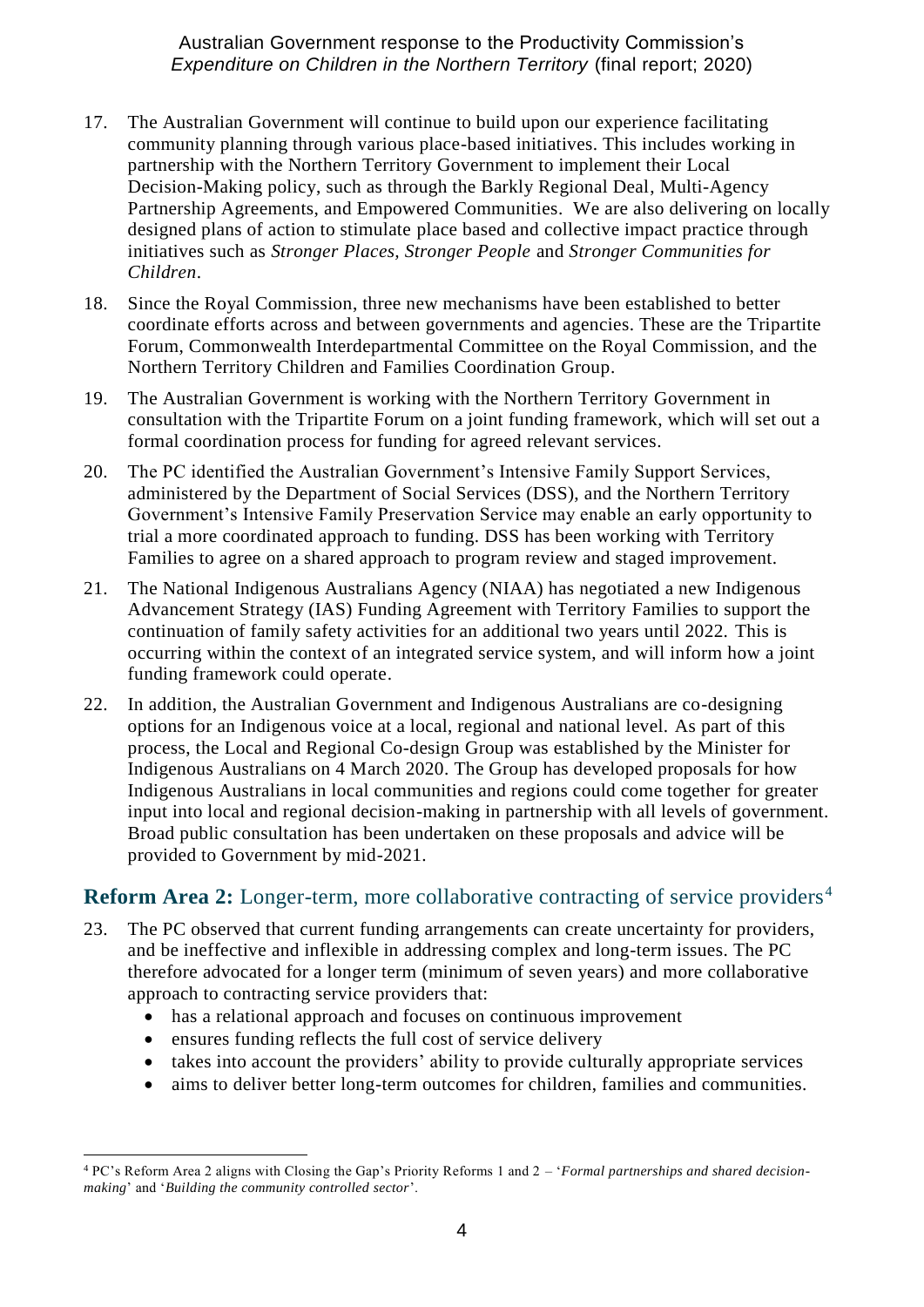- 24. The large number of Australian Government grants means it is necessary to have a degree of consistency across states and territories, notwithstanding the unique context of the Northern Territory. As a result, any unilateral reforms must be carefully managed, although these reforms are supported in-principle.
- 25. The Australian Government acknowledges the uncertainties short-term contracts create, particularly to organisations trying to build capacity and plan long-term. However, default seven**-**year contracts for children and family services also pose particular challenges, even with mitigation strategies such as early termination clauses. Whilst supporting planning continuity and staff retention, longer-term agreements may not be suitable in all circumstances, and may lock out new organisations and entrench ineffective providers. Conversely, shorter-term grant agreements may be appropriate in some circumstances to be responsive to changing community needs. The Australian Government will therefore continue to promote and facilitate longer-term agreements where they provide value.
- 26. The Australian Government has made substantive progress with relational contracting through Multi-Agency Partnership Agreements between the NIAA, the Northern Territory Government and various local Aboriginal corporations, which set out aligned community and government priorities, and focus on building organisational capability.
- 27. Further to this, the Australian Government is committed to increasing the participation of communities in the design of grant activities to ensure our grants are fit-for-purpose, consider the full cost of service delivery, especially in remote areas, and ensure there is sufficient time for providers to design appropriate services and apply for funding. For example, under the IAS, grant proposals are developed with or by the community or group that will be impacted by the activity whilst also being aligned with NIAA investment commitments and processes.
- 28. The Australian Government is also committed to building the capacity and sustainability of Aboriginal organisations. We are doing this through initiatives including:
	- funding support through the Aboriginal Governance and Management Program
	- succession planning between Aboriginal and mainstream organisations where there is a commitment to transition a service
	- partnership approaches in funded activities to enable skills sharing between organisations.

#### **Reform Area 3:** Better data at the regional and community level<sup>5</sup>

1

- 29. The PC determined the funding landscape for children and family services is opaque, making it difficult to gain an overall picture of service delivery and assess current services. This includes a lack of oversight of how service delivery is contributing to outcomes for children and families, and how these outcomes are changing over time. For these reasons, the PC recommended better, more transparent data should be shared at the community level. Specifically, governments should:
	- harness existing children and family data to develop and share community snapshots
	- develop a public list of children and family services available in each community
	- adopt a continuous improvement approach to monitoring and evaluation of services, including supporting more active participation of communities.

<sup>5</sup> PC's Reform Area 3 aligns with Closing the Gap's Priority Reform 3 – '*Shared access to data and information at regional level'.*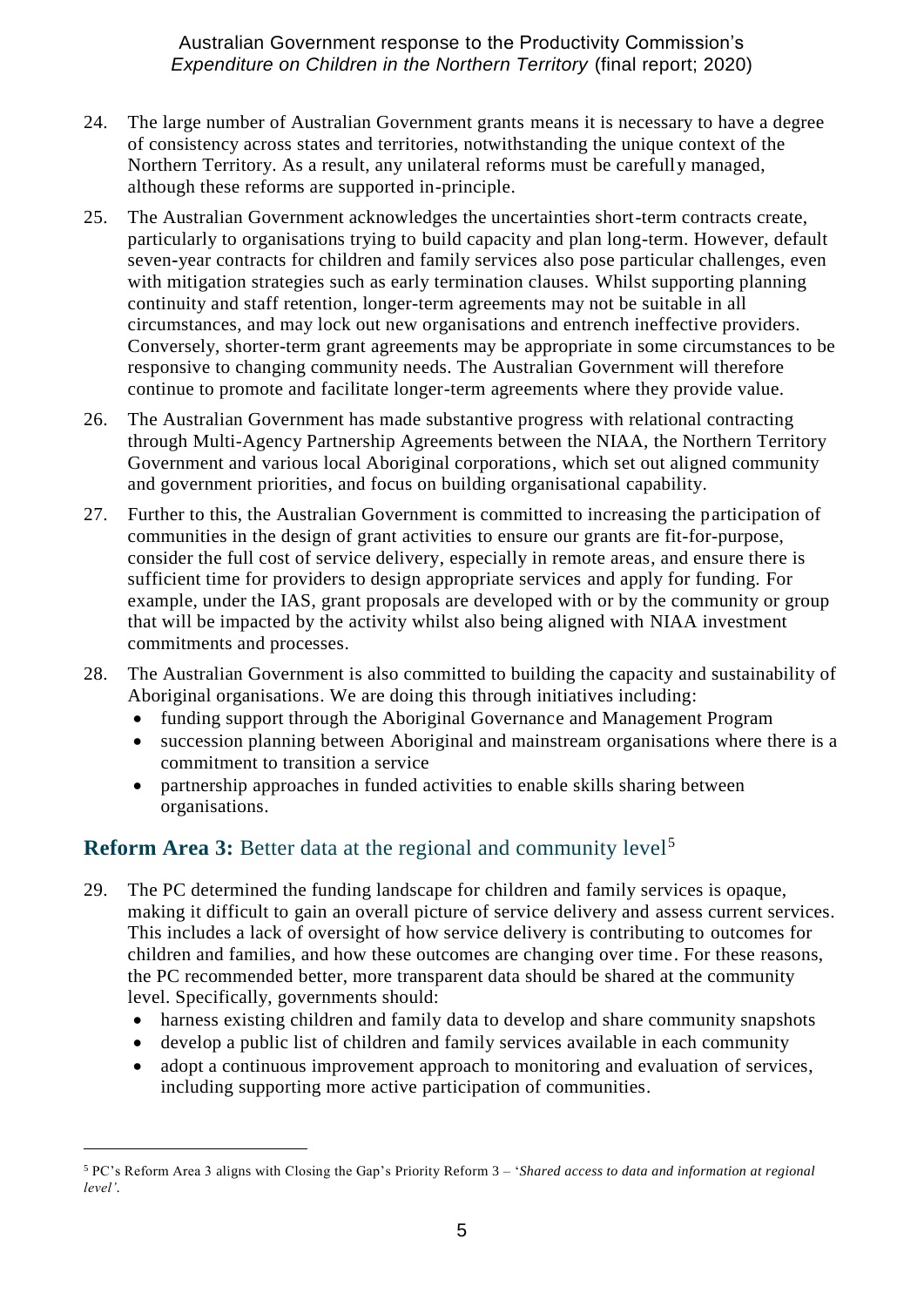- 30. The Australian Government recognises the value of high-quality data to inform planning of policy, programs and services. This is why we are undertaking initiatives to improve how we collect, capture and share data on services in the Northern Territory through the Data Exchange, a two-way partnership of information sharing between funding agencies and organisations, enabling smarter and more efficient ways of improving service delivery.
- 31. The Australian Government recognises that accountability and access to the data being interpreted is another critical consideration to drive transparency. An example of the Australian Government's commitment to this can be seen through the National Agreement on Closing the Gap. One of the four key priority reforms the National Agreement is centred around is 'building better data and sharing access to the right data to support Indigenous communities to make informed decisions with us.'
- 32. The Australian Government supports the suggestion of using existing reporting methods and measures, such as using geographical units set by the Australian Bureau of Statistics, in order to establish and maintain consistent reporting and categorisation across Australian governments and agencies. This is key in comparing, contrasting and learning from data across time and location, not just in the Northern Territory. There are also several Australian Government initiatives underway to streamline program reporting. For example, the NIAA has reduced the frequency of performance reporting for lower risk grants.
- 33. The NIAA's IAS Evaluation Framework is also a notable example of how the Australian Government is taking a continuous improvement approach to evaluation, and is designed to ensure evaluations are high quality, ethical, inclusive and focused on improving outcomes for Indigenous Australians.

#### **Reform Area 4:** Stronger supporting institutions<sup>6</sup>

1

- 34. In their last reform area, the PC expressed a view that institutions will need to be strengthened in order to support implementation of the reforms and identified some opportunities for growth within existing government structures.
- 35. The PC recommended governments should support and authorise regional network staff to work with service providers to improve services and with communities to develop regional plans. Further, the PC recommended the role of the Tripartite Forum should be expanded to provide advice to governments on how funding is allocated.
- 36. The Australian Government values the essential contribution of communities in regional planning, and supports further consideration of how regional staff can play a central role in relational contracting going forward. This will occur in the context of broader discussions about how to establish and sustain regional planning processes. These discussions will take place within and between Governments, communities, Indigenous organisations, peak bodies and other forums such as the Tripartite Forum.
- 37. Work is already underway to strengthen the Tripartite Forum. At the Forum's 18 May 2020 meeting, members agreed in principle to expand the Forum's role in accordance with the PC's recommendation. The Government looks forward to continuing work with the Tripartite Forum and supporting its role in providing strategic advice to governments.

<sup>6</sup> PC's Reform Area 2 aligns with Closing the Gap's Priority Reforms 2 and 3 – '*Building the community controlled sector'* and '*Transforming Government organisations'.*